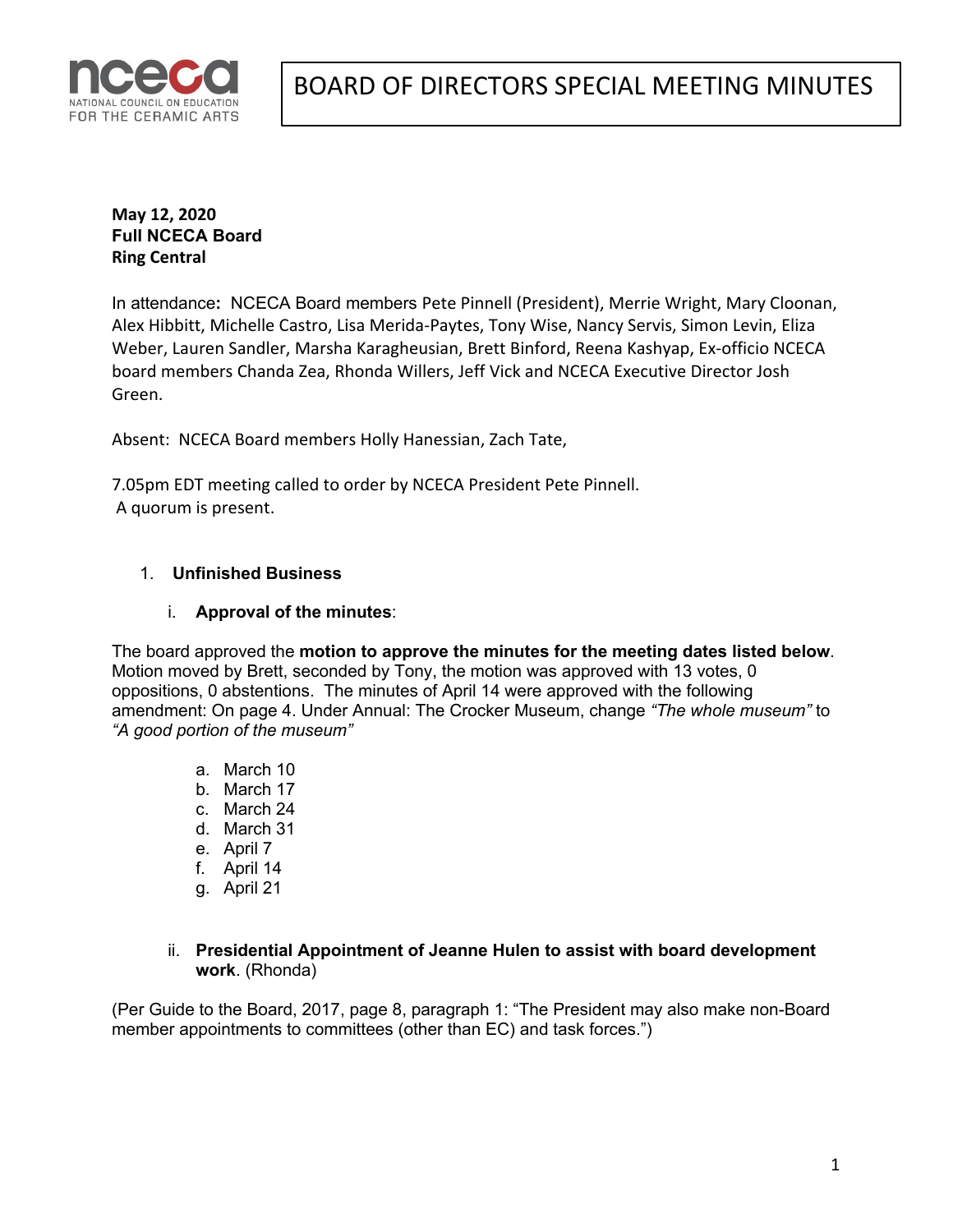Due to exigent circumstances, the board sees the need to appoint a *special advisor to the board serving in an ex-officio position*, to work on fundraising and development. The position is an urgent need for the board and Jeanne's track record in development makes her an excellent candidate. For the long term, we may seek to add a position to the full board with a full vote of annual members meeting.

#### The board approved the **motion**: **to give Jeanne Hulen a presidential appointment to assist with development and fundraising. She would serve as a special advisor to the board in an ex-officio capacity for a term of three years**.

Motion moved by Merrie, seconded by Brett, the motion was approved with 13 votes, 0 oppositions, 0 abstentions.

#### **Concerns**:

- The board briefly discussed the concern that this particular appointment does not further the objective of having a fully representative board and highlights the need to address this challenge more fully.
- There is a need for significant staff support for this position. Some reorganization of staff responsibilities will need to be made. The current Covid 19 situation has removed the possibility of hiring another staff member to assist with development and fundraising at this time.

## iii. **Update on PPP loan (Josh)**

Josh and Helen have been working to clarify details around repayment or forgiveness of the PPP loan.

## iv. **Consider proposal to return the conference to Richmond in 2024 (Josh)**

The board approved the **motion: to authorize Josh and Dori to continue to continue to negotiate contracts to bring the conference back to Richmond, VA in 2024.** (Moved by Brett, seconded by Simon. The motion was approved with 13 votes, 0 oppositions, 0 abstentions

There are financial as well as philosophical advantages to returning to Richmond.

The board discussed issues of health and safety for future conferences and agreed that contracts with conference-city partners needed to align with CDC guidelines and procedures.

## 2. **New Business**

i. Pete outlined changes to how we manage online full-board meetings as suggested by the Presidential circle.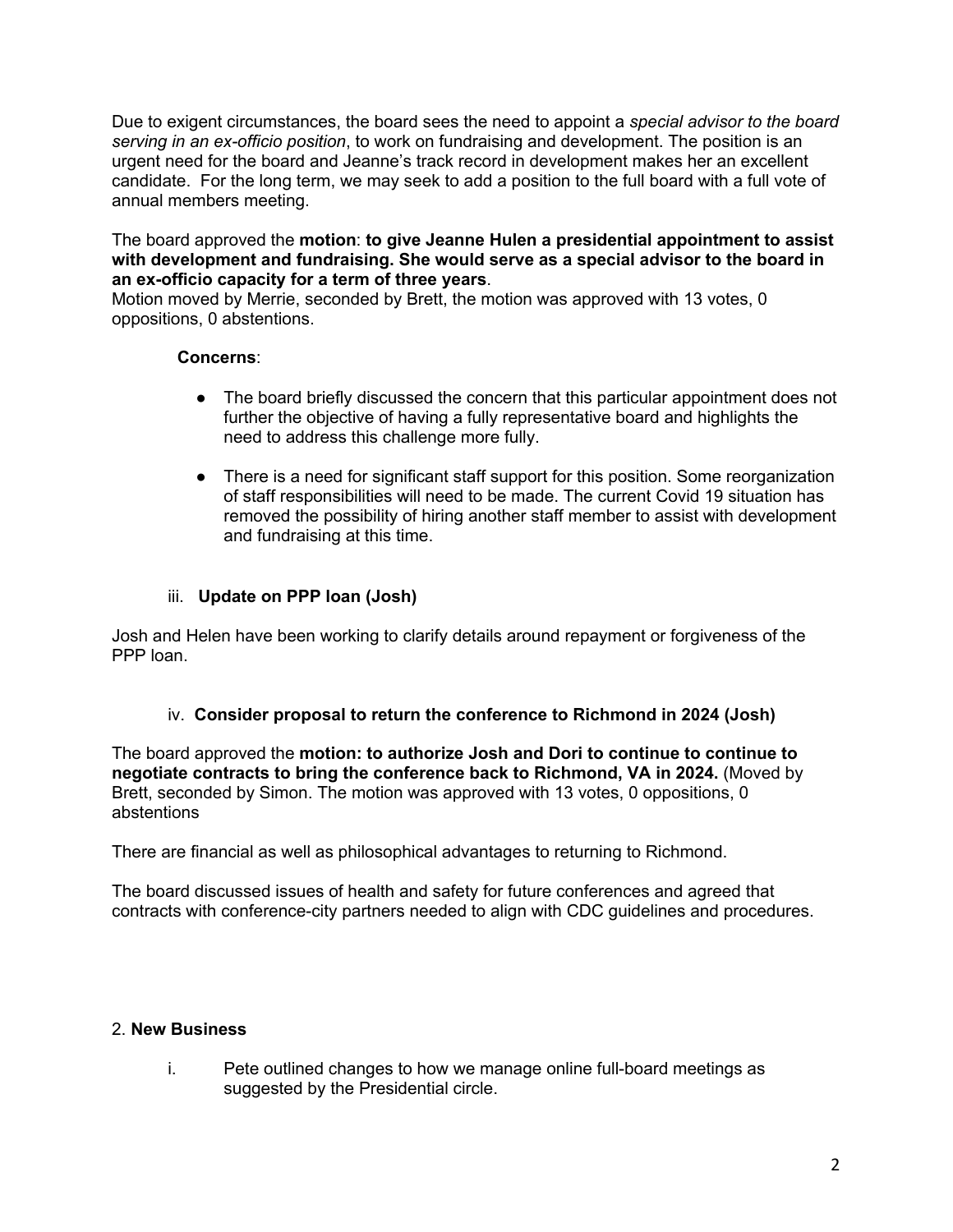ii. The board discussed whether to call for a **motion to form a subcommittee to explore ways for NCECA to support our constituents during the Covid-19 pandemic** and decided to start the conversation on basecamp as a full board rather than to create a subcommittee at this time.

The board sees that there are serious needs emerging that are related to reopening ceramic studios, health and safety as well as the challenges of teaching and studying ceramics in emergency-driven modalities. To be able to support the creative thinking that is emerging from the community in a meaningful way, the board will work on the following:

Action item: Health and Safety: Source expertise and information on best practices for ceramic studios under covid19. (Simon, Josh, Board)

Action Item: Teaching Modalities: Source expertise and information on best practices for ceramic teaching and learning under covid19. (Alex, Board)

Action Item: Advocacy messaging to support the long-term preservation of studio-based work

Action Item: Advocacy messaging to support the right of faculty and students to not be pressured into unsafe working environments

Action item: Create (or collaborate to offer) a resource hub for information

Action Item: reach out to membership for content and feedback

#### iii. **Anderson Ranch Scholarships for Conversations on Clay**

The Anderson Ranch has contacted the board to offer four places at a reduced cost for NCECA members to participate in their Virtual Workshop (Conversations on Clay) sessions this summer. Given the truncated timeline, the board agreed to fund four scholarships and reach out to the multicultural fellows to have them apply with a short impact statement. Alex and Eliza will read the applications.

Meeting is adjourned at 8.38pm EDT by Pete Pinnell.

Next meeting: May 26, 2020 RingCentral 7.00pm EDT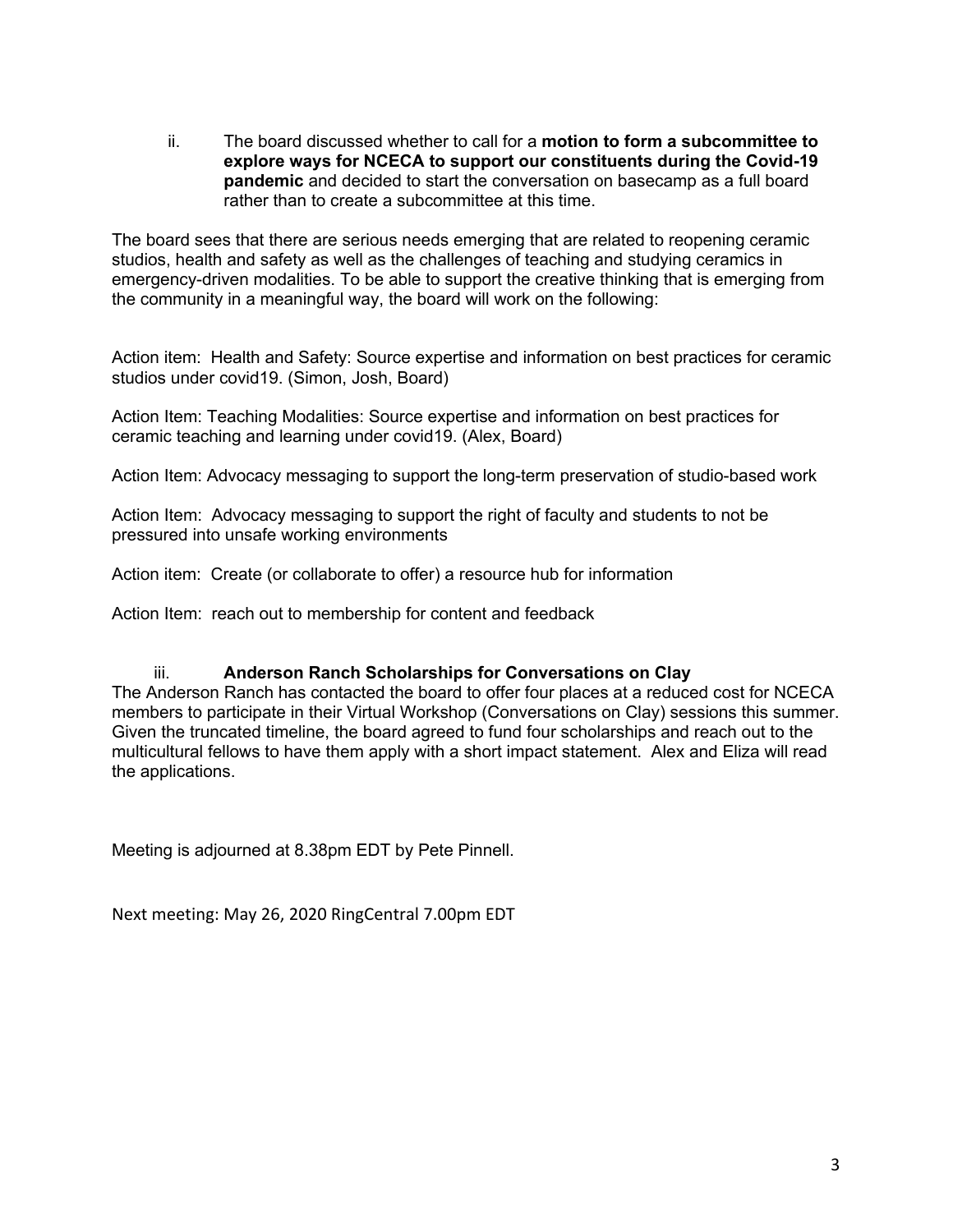

**May 26, 2020 Full NCECA Board Ringcentral**

In attendance**:** NCECA Board members Pete Pinnell (President), Merrie Wright, Mary Cloonan, Holly Hanessian, Alex Hibbitt, Lisa Merida-Paytes, Nancy Servis, Simon Levin, Eliza Weber, Michelle Castro, Lauren Sandler, Marsha Karagheusian, Reena Kashyap, Ex-officio NCECA board members Chanda Zea, Rhonda Willers, NCECA Executive Director Josh Green.

Absent: NCECA Board members Brett Binford, Zach Tate, Tony Wise,

7.05pm EDT meeting called to order by NCECA President Pete Pinnell. A quorum is present.

#### **1. Announcements:**

i. Cup auction update (Pete)

ii. New operating model task force has been meeting. (Rhonda) Rhonda will lead a brainstorming session at the spring board meeting.

iii. Next full board meeting June 9 (7:00pm EDT)

iv. Other announcements Simon has secured jurors for Emerging Artists for next year- Louise Cort and Brendan Tang.

## **2. Unfinished Business**

i. **Budgeting process update** (Josh)

Josh is working on 3 budget options: A physical conference in Cincinnati, A virtual conference and a hybrid option. After conferring with Reena and the presidential cycle, It is highly unlikely we can work towards a traditional conference for 2021. To project what might be a more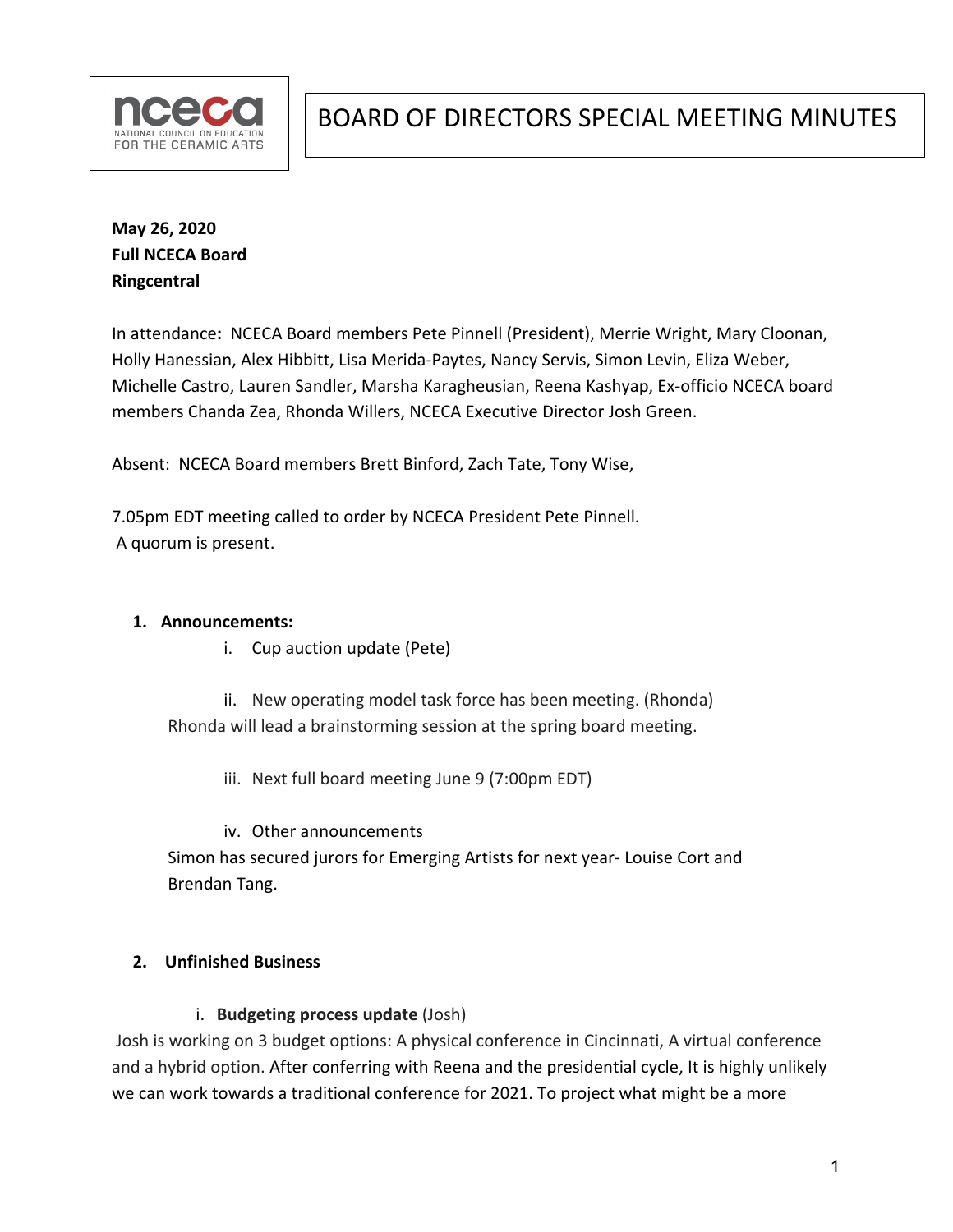realistic physical attendance figure, due to covid19 health concerns and its financial impact on members, registration data was compiled for conference attendees from both a 180 and 300 mile radius fromr recent conference centers. It is prudent to base an in-person or hybrid conference on smaller number of attendees. Based on AV needs, a hybrid conference would be the most expensive option. CMI has significant experience in virtual events and would be user friendly.

## ii. **Anderson Ranch scholarship proposal**

- a. AR financial status (Pete) scholarships come from an endowment.
- b. Applications from Multicultural Fellows for scholarships We were able to fund 6 scholarships for the conversations on clay series this summer.

## iii. **Proposed Glaze Doctors session this summer** (Pete, Josh)

In anticipation of interest for a stand-alone session, this is in the planning stages.

## iv. **Potential digital conference platforms**

Pete has been reviewing digital platforms.

# **3. Other business**

# i. **Update about programming for 2020 to 2021 (Mary)**

Tony made a "how to sheet" for recording video that has been shared with presenters.

# ii. **NCECA Journal**

The board discussed how to address the journal, for both 2020 and 2021, given that much programming will shift to next year. There was discussion as to whether a print version of the journal is necessary in the future.

# iii. **Sacramento Conference** (Nancy)

The conference committee and city are excited and planning. Covid 19 is the only concern.

# iv. **Remote teaching resources** (Alex)

Alex has been in contact with Stephanie Rozene to begin discussion about partnering with NCECA to provide teaching resources. The board discussed the accessibility of health information for ceramic studios.